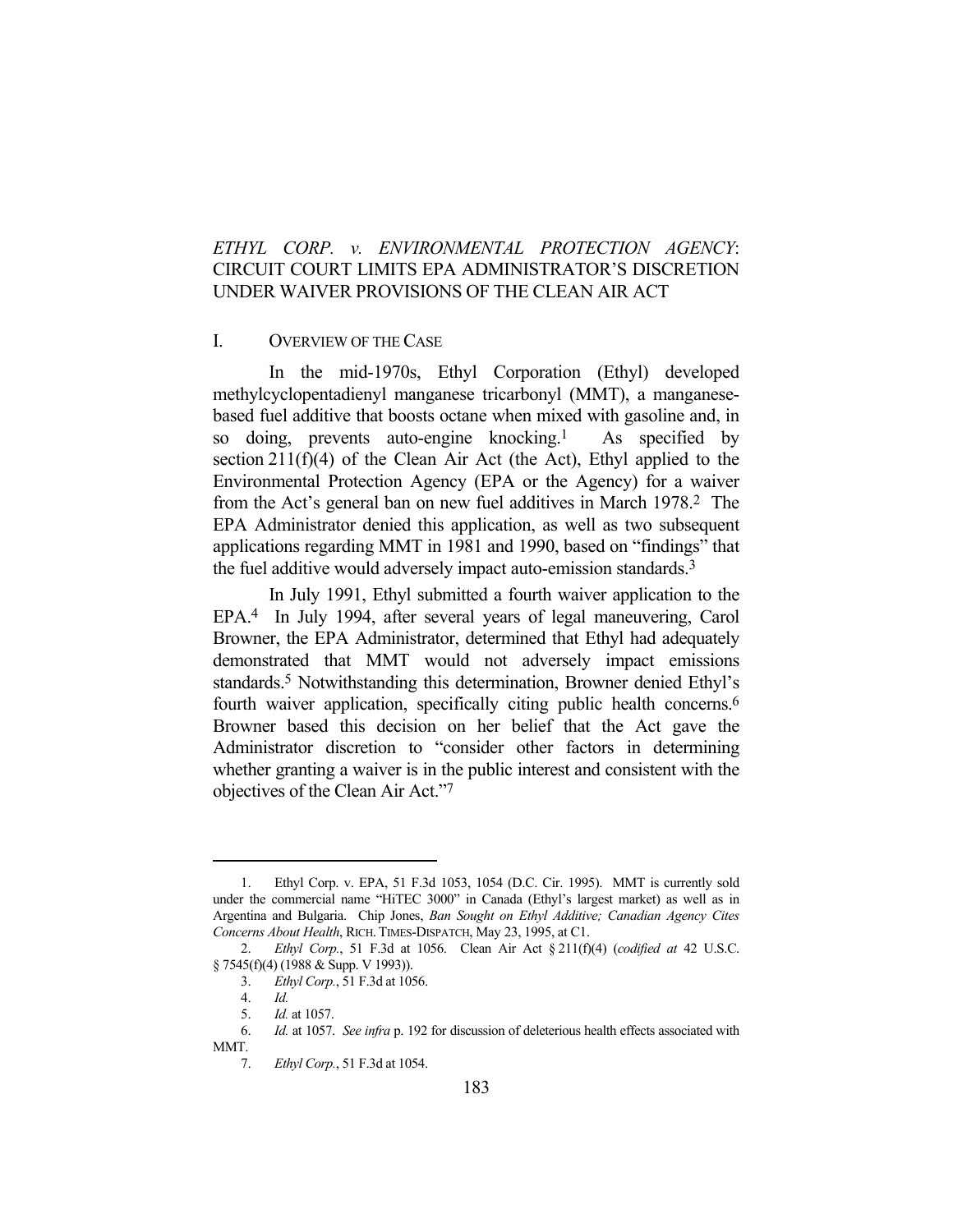Based on this denial, Ethyl petitioned the Circuit Court of Appeals for review, challenging the EPA Administrator's inclusion of "public health concerns" as a factor in evaluating waiver applications under section  $211(f)(4)$ .<sup>8</sup> Upon analysis of the statute's construction, the Circuit Court *held* that the EPA Administrator, in evaluating waiver applications for the Clean Air Act's ban on new fuel additives, may not deny such an application on grounds of public health concerns; such action exceeds the authority vested in the Administrator by the Act.9 *Ethyl Corp. v. Environmental Protection Agency*, 51 F.3d. 1053 (D.C. Cir. 1995).

## II. BACKGROUND

 In 1970, after a decade of federal experimentation, Congress enacted the 1970 Amendments to the Clean Air Act, which, although subsequently amended in 1977 and 1990, provide the current framework for air quality regulation in the United States.<sup>10</sup> The 1970 Amendments issued an unambiguous mandate to the executive branch requiring attainment of sweeping improvements in national ambient air quality in a relatively short period of time.<sup>11</sup> In promulgating these Amendments, one of Congress's predominant, underlying purposes was to "protect and enhance the quality of the Nation's air resources so as to promote the public health and welfare and the productive capacity of its population."12

 In furtherance of this goal, Congress enacted section 211 of the Clean Air Act, a comprehensive, preventative approach for regulating fuels and fuel additives.<sup>13</sup> Within this framework, the Administrator is authorized to prohibit the sale of fuel and fuel additives if such products

 <sup>8.</sup> *Id.* at 1055.

 <sup>9.</sup> *Id.*

 <sup>10. 42</sup> U.S.C. §§ 7401-7671(q) (1988 & Supp. V 1993).

 <sup>11.</sup> PETER S. MENZELL & RICHARD B. STEWART, ENVIRONMENTAL LAW AND POLICY 249 (1994).

 <sup>12. 42</sup> U.S.C. § 7401(b)(1) (1988). Congress declared that its additional purposes were: (1) "to initiate and accelerate a national research and development program to achieve the prevention and control of air pollution"; (2) "to provide technical and financial assistance to State and local governments in connection with the development and execution of their air pollution prevention and control programs"; and (3) "to encourage and assist the development and operation of regional air pollution prevention and control programs." 42 U.S.C. § 7401(b)(2)(3) and (4) (1988).

 <sup>13.</sup> Clean Air Act § 211, *codified as amended at* 42 U.S.C. § 7545 (1988 & Supp. V 1993).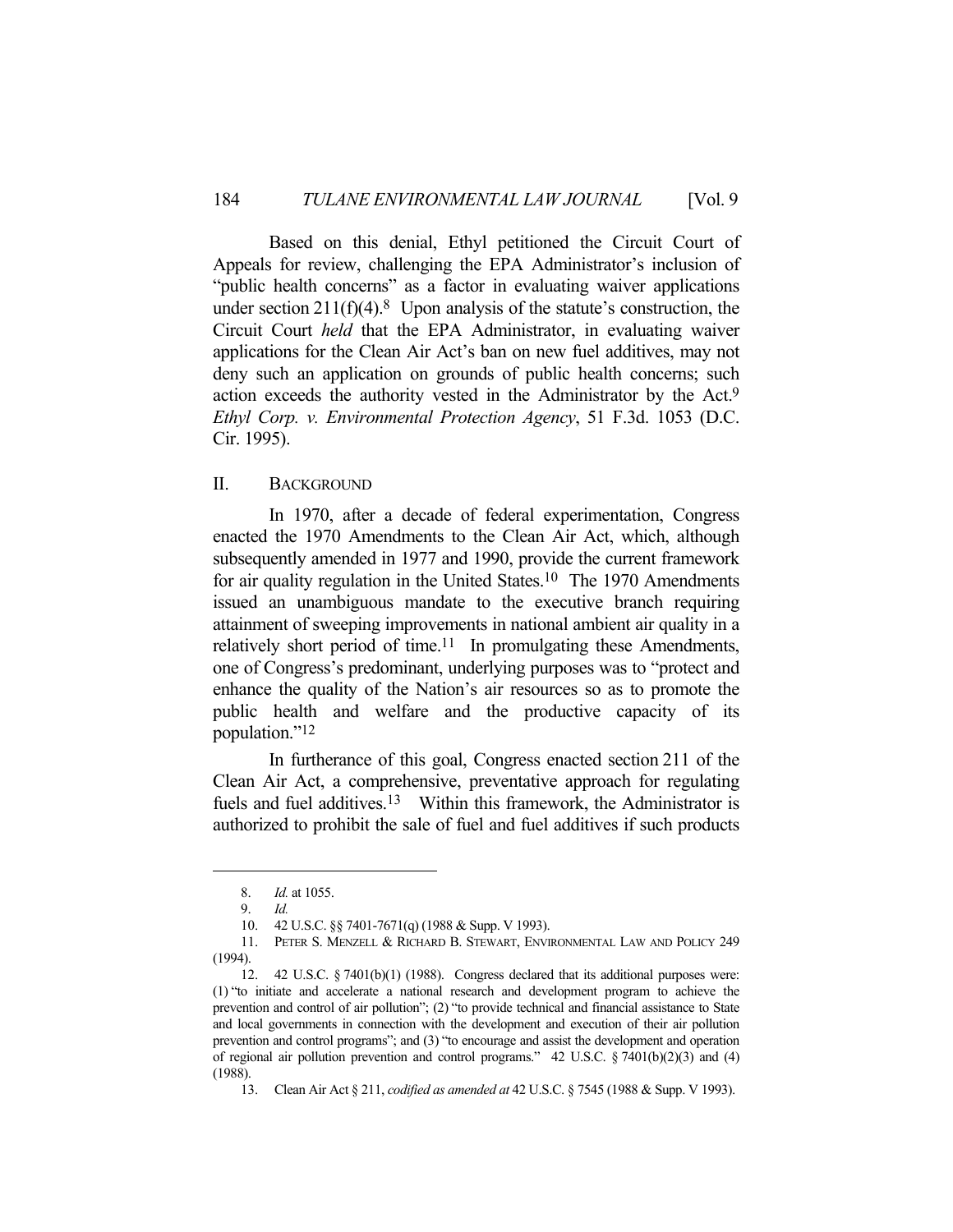have not been registered with the Administrator.<sup>14</sup> Moreover, before registering a fuel or fuel additive, the Administrator may require the product's manufacturer to test their product in order to "determine potential public health effects."15 Similarly, the Administrator may require the manufacturer to furnish information necessary in determining "the extent to which [their product's] emissions affect the public health or welfare."<sup>16</sup> Furthermore, the Administrator may "control or prohibit" a particular fuel or fuel additive if it causes, or contributes to, air pollution which "may reasonably be anticipated to endanger the public health or welfare" or if that fuel or fuel additive's emission products significantly impair "the performance of any emission control devise or system."17

 In addition to the aforementioned procedures, section 211 imposes a general ban on new fuel and fuel additives.18 The language of this ban, found in section  $211(f)(1)$ , makes it "unlawful" for the manufacturer of a fuel or fuel additive to "introduce into commerce, or to increase the concentration in use of, any fuel or fuel additive . . . which is not substantially similar to any fuel or fuel additive utilized in certification of any model year 1975 [or later] . . . vehicle or engine  $\ldots$ ."<sup>19</sup>

In spite of this broad ban, section  $211(f)(4)$  provides a mechanism for waiving the ban in certain circumstances.20 This waiver provision states that:

> [t]he Administrator, upon application of any manufacturer of any fuel or fuel additive, may waive the prohibitions established under paragraph (1) or (3) of this subsection or the limitation specified in paragraph (2) of this subsection, if he determines that the applicant has established that such fuel or fuel additive . . . will not cause or contribute to a failure of any emission control device or system . . . to achieve compliance by the vehicle

 <sup>14.</sup> *Id.* § 7545(a).

 <sup>15.</sup> *Id.* § 7545(b)(2)(A). Such tests are to be "conducted in conformity with test procedures and protocols established by the Administrator," and the results are not confidential. *Id.* § 7545(b)(2).

 <sup>16.</sup> *Id.* § 7545(b)(2)(B).

 <sup>17. 42</sup> U.S.C. § 7545(c)(1) (1988 & Supp. V 1993).

 <sup>18.</sup> *Id.* § 7545(f).

 <sup>19.</sup> *Id.* § 7545(f)(1).

 <sup>20.</sup> *Id.* § 7545(f)(4).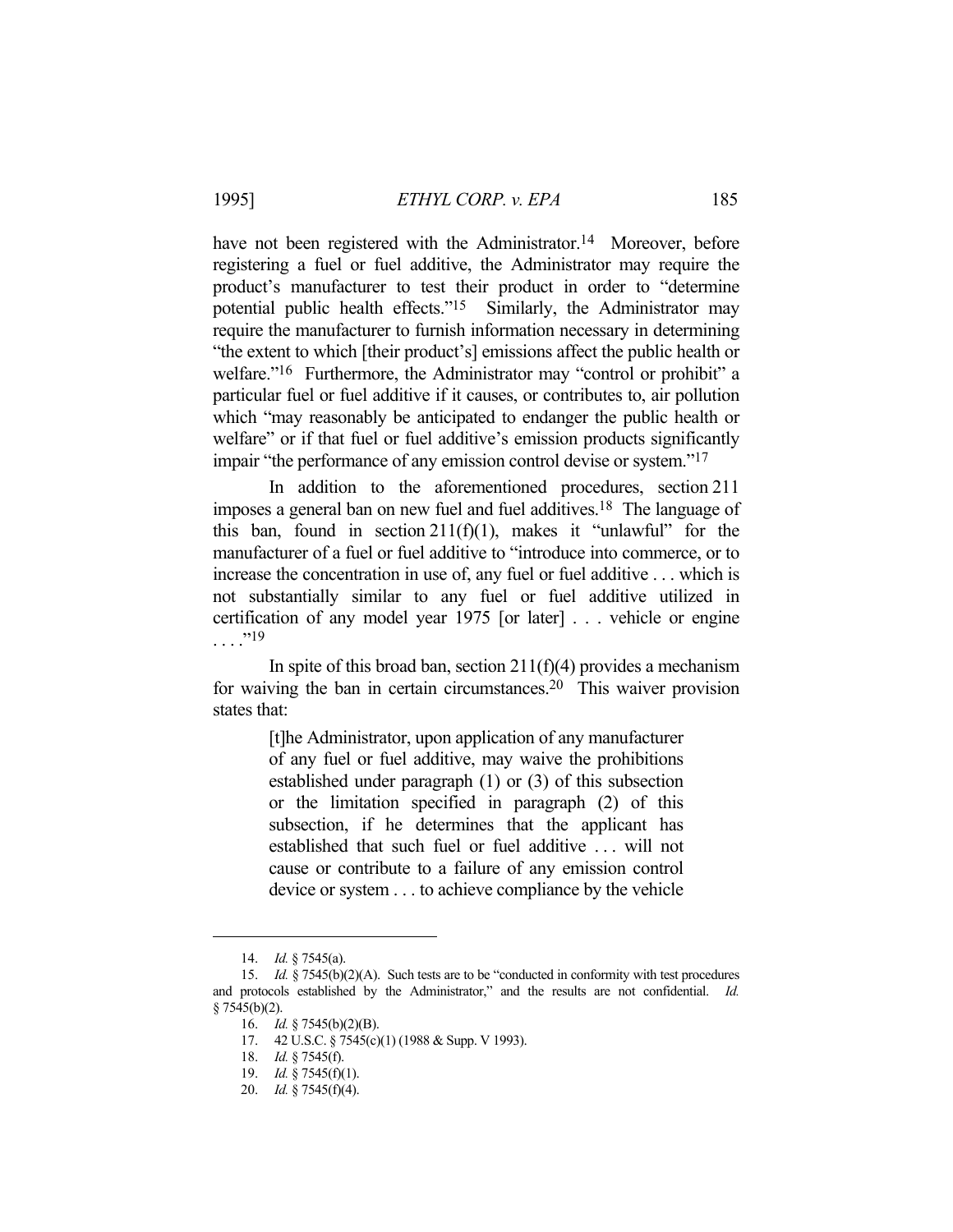with the emission standards with respect to which it has been certified  $\dots$ .<sup>21</sup>

 In its analysis of whether the EPA Administrator is authorized to consider public health factors in evaluating waiver applications under section  $211(f)(4)$ , the Circuit Court examined a number of cases focusing on issues of statutory construction and administrative law.22 In particular, the Supreme Court's decision in *Chevron, U.S.A., Inc. v. Natural Resources Defense Council, Inc.*23 was deemed controlling with regard to these matters.24 *Chevron* provides the modern standard for judicial review of the statutory construction offered by agencies administering specific statutes.

With regard to a given statute's construction, *Chevron* established a two-prong analysis that focuses on congressional intent behind that statute.25 According to *Chevron*'s "first prong," if Congress's intent was clear, or if such intent can be determined "using traditional tools of statutory construction," the court and the agency must give effect to the unambiguously expressed intent of Congress.26

 Chevron's "second prong" provides that if congressional intent with regard to the construction of a given statue is unclear or ambiguous, the court should defer to the agency's construction if Congress intended, explicitly or implicitly, to delegate such authority.27 If Congress "explicitly" intended to delegate such authority28, the court should defer to the agency's construction unless such a rendering is deemed to be "arbitrary, capricious, and manifestly contrary to the statute."<sup>29</sup> If, on the

 <sup>21.</sup> *Id.*

 <sup>22.</sup> Ethyl Corp. v. EPA, 51 F.3d 1053, 1058-62 (D.C. Cir. 1995).

 <sup>23.</sup> Chevron, U.S.A., Inc. v. Natural Resources Defense Council, 467 U.S. 837 (1984). In *Chevron*, the Supreme Court held that the EPA's implementation of regulations adopting a plantwide definition of "stationary source" was a permissible interpretation of the relevant provisions of the Clean Air Act Amendments of 1977. *Id.* at 837-38.

 <sup>24.</sup> *Ethyl Corp.*, 51 F.3d at 1058.

 <sup>25.</sup> *Chevron*, 467 U.S. at 846. This inquiry is of fundamental importance given the Constitution's parameters with regard to separation of powers.

 <sup>26.</sup> City of Kansas City, Mo. v. HUD, 923 F.2d 188, 191 (D.C. Cir. 1990). In *City of Kansas City*, the Circuit Court held that since HUD had provided no "reasoned interpretation" for its construction of a statute involving the termination of grant agreements, the court would not defer to HUD's proposed construction. *Id.* at 189.

 <sup>27.</sup> *City of Kansas City,* at 191-92 (citing *Chevron*, 467 U.S. at 843-44).

 <sup>28.</sup> Such explicit delegation occurs when Congress expressly leaves a "gap" for a particular agency to fill. *Chevron*, 467 U.S. at 843-44.

 <sup>29.</sup> *Id.*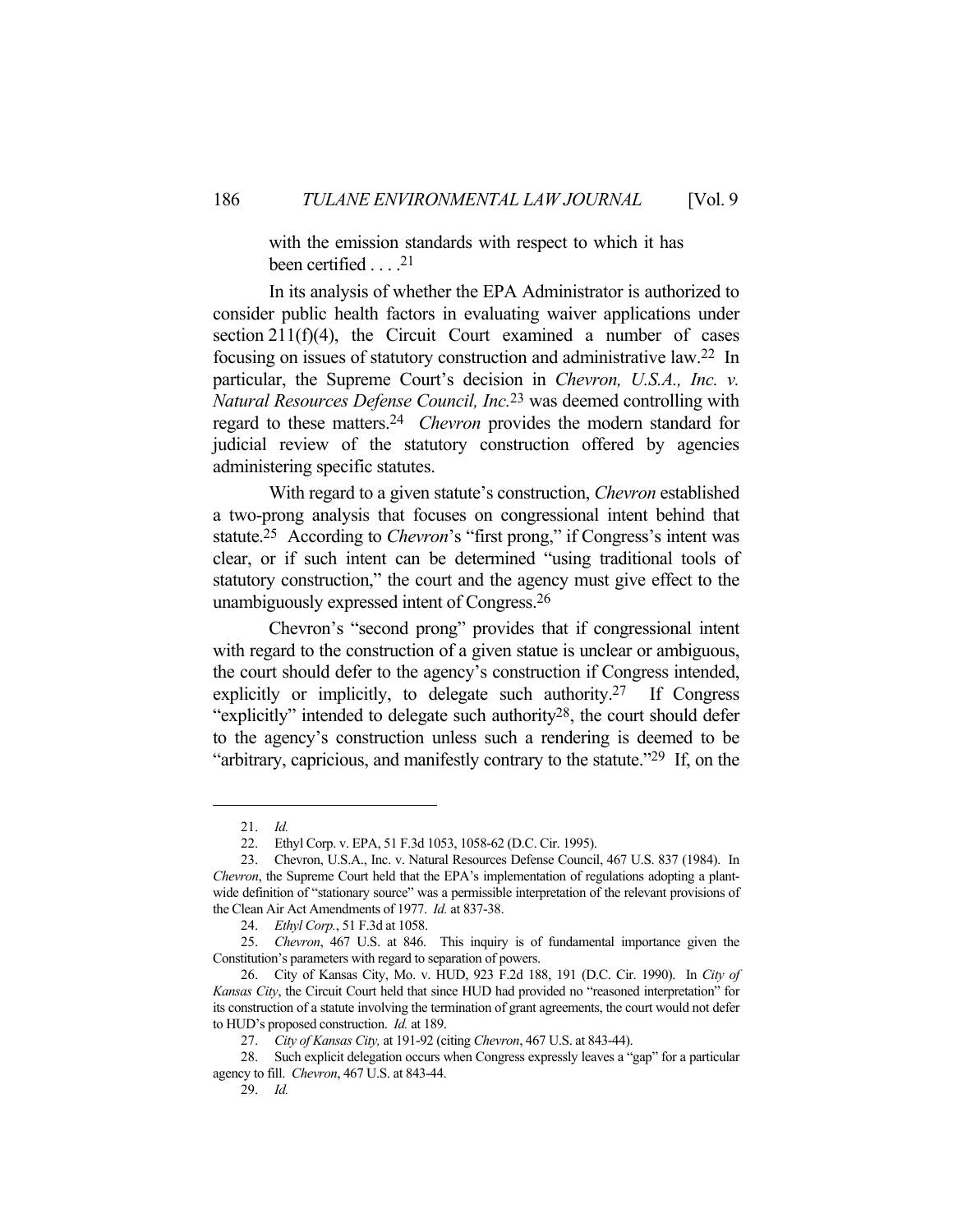other hand, Congress's intent to delegate was "implicit,"30 the agency's interpretation must be based on a "permissible" construction of the statute.<sup>31</sup> A "permissible" construction is one that is "rational and consistent with the statute."32

 Moreover, the agency's administrator must provide the court with a "reasonable construction to which [it] can defer."33 Further, the construction provided by the agency must be "the result of agency decision-making, and not some *post hoc* rationale developed as part of a litigation strategy."34

 As a supplement to the *Chevron* analysis, the Circuit Court also evaluated *American Methyl Corp. v. EPA* 35 and *National Railroad Passenger Corp. v. National Association of Railroad Passengers*, 36 two cases dealing with issues of statutory construction and congressional intent. Specifically, these cases stand for the frequently stated principle that "when a statute limits a thing to be done in a particular mode, it includes the negative of any other mode."37

### III. THE COURT'S DECISION

 In determining that the EPA Administrator exceeded her authority in denying Ethyl's waiver application based on public health concerns, the Circuit Court's decision commenced with consideration of the central question of the *Chevron* analysis; specifically, did Congress,

 <sup>30.</sup> Intent is "implicit" when "resolution of an interpretative question turns on the reconciliation of multiple and potentially competing statutory purposes." *City of Kansas City*, 923 F.2d at 192.

 <sup>31.</sup> *Id.* at 191.

 <sup>32.</sup> NLRB v. United Food & Commercial Workers Union, 484 U.S. 112, 123 (1987). The court in *United Food* held that the NLRB's refusal to consider plaintiff union's objections to a proposed "postcomplaint, prehearing informal settlement" was based upon a "rational and consistent" construction of the National Labor Relations Act. *Id.* at 112-14.

 <sup>33.</sup> *City of Kansas City*, 923 F.2d at 192.

 <sup>34.</sup> *Id.*

 <sup>35.</sup> American Methyl Corp. v. EPA, 749 F.2d 826 (D.C. Cir. 1984). Litigation in *American Methyl* arose out of the EPA's revocation of a waiver that had previously been granted to American Methyl (pursuant to section 211(f) of the Clean Air Act) for a new methyl-gasoline blend. *Id.* at 828-31.

 <sup>36.</sup> National R.R. Passenger Corp. v. National Ass'n of R.R. Passengers, 414 U.S. 453 (1974). Legal action in *National Railroad* was based on a railroad association's attempt to enjoin the discontinuance of certain train routes. *Id.*

 <sup>37.</sup> *National R.R.*, 414 U.S. at 458 (quoting Botany Worsted Mills v. United States, 278 U.S. 282, 289 (1929)).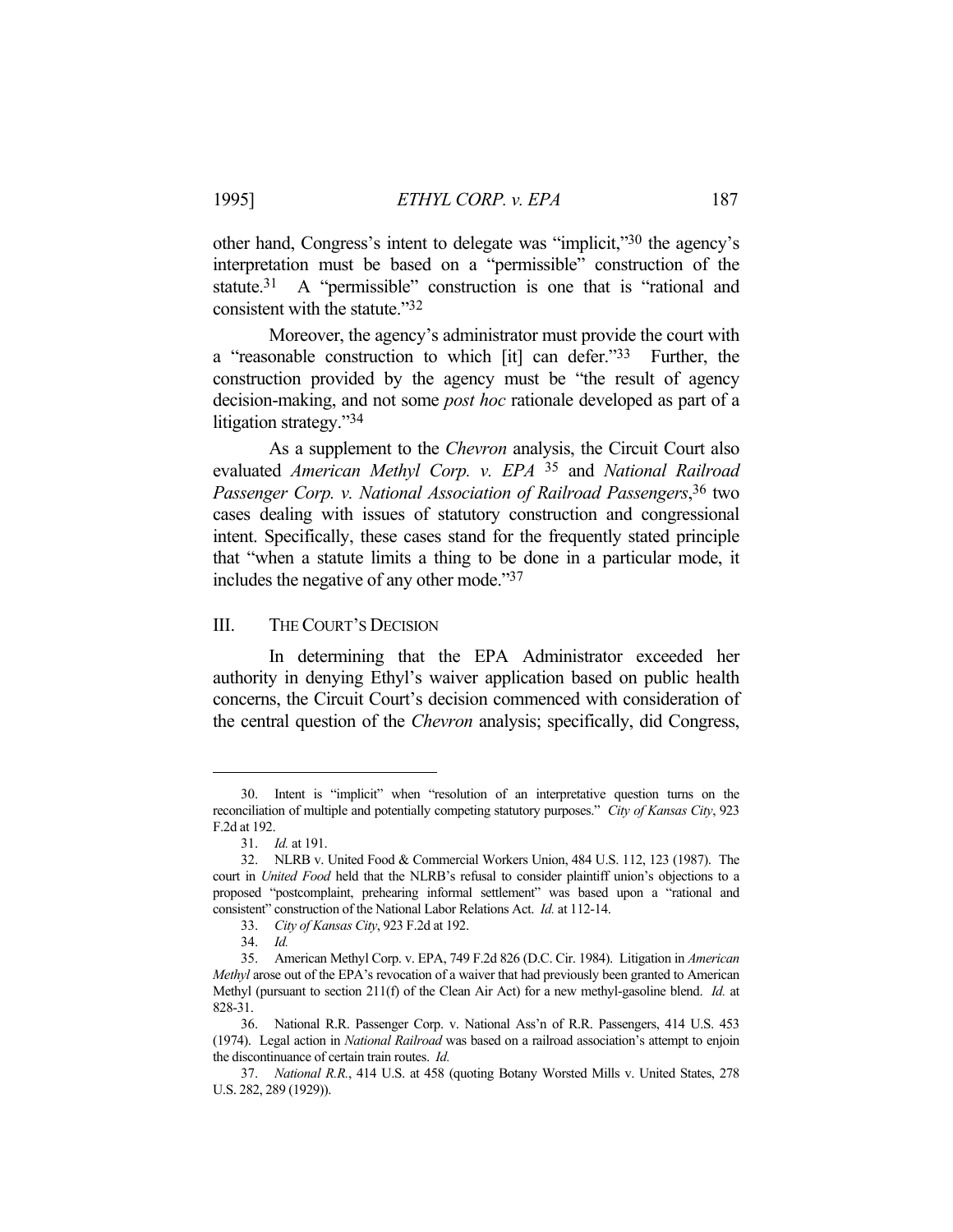in enacting section  $211(f)(4)$ , speak "to the precise question at issue."<sup>38</sup> The Circuit Court unequivocally answered in the affirmative; Congress had "unambiguously expressed" its intent with regard to the construction of section  $211(f)(4)$ , and, as such, "that intent must be given effect."<sup>39</sup>

 Underlying this determination, the Circuit Court considered three primary areas: (1) the language of section  $211(f)(4)$  itself, (2) the language of section  $211(c)(1)$ , and (3) the legislative history of section  $211(f).40$ 

 The Circuit Court, in evaluating section 211(f)(4), stated that the "plain language" of the provision made it clear that decisions on waiver applications were to be based solely on "a fuel additive's effect on emissions standards."<sup>41</sup> Moreover, the court noted that section  $211(f)(4)$ makes no mention of "applicants establishing or the Administrator determining a fuel additive's effect on public health."42

 Although the plain language of section 211(f)(4) did not explicitly mention public health factors, the EPA asserted that Congress implicitly intended to provide the Administrator with "some *significant* amount of discretionary authority."43 The Agency derived this interpretation from section  $211(f)(4)$ 's use of the word "may" in the phrase, "[t]he Administrator, upon application of any manufacturer of any fuel or fuel additive, *may* waive the prohibition . . . ."44 The EPA suggested that "generally the use of the word 'shall' indicates the absence of discretion [and] the use of 'may' indicates its presence."45

 In responding to this assertion, the court acknowledged that section 211(f)(4) does provide the Administrator with discretion in determining whether the applicant has provided sufficient scientific data on emissions' effects to satisfy the statutory standard.46 Nonetheless, the court stressed that the word "may" in the context of section  $211(f)(4)$ does not empower the Administrator to "apply criteria beyond those prescribed in the statute"; rather, "may" refers to the Administrator's

 <sup>38.</sup> Ethyl Corp. v. EPA, 51 F.3d 1053, 1058 (D.C. Cir. 1995).

 <sup>39.</sup> *Id.*

 <sup>40.</sup> *Id.*

 <sup>41.</sup> *Id.*

 <sup>42.</sup> *Id.*

 <sup>43.</sup> Ethyl Corp. v. EPA, 51 F.3d 1053, 1058 (D.C. Cir. 1995).

 <sup>44.</sup> *Id.* at 1058-59 (emphasis added); 42 U.S.C. § 7545(f)(4) (1988).

 <sup>45.</sup> *Ethyl Corp.*, 51 F.3d at 1059 n.7 (quoting LO Shippers Action Comm. v. ICC, 857 F.2d

<sup>802, 806 (</sup>D.C. Cir. 1988).

 <sup>46.</sup> *Id.* at 1059.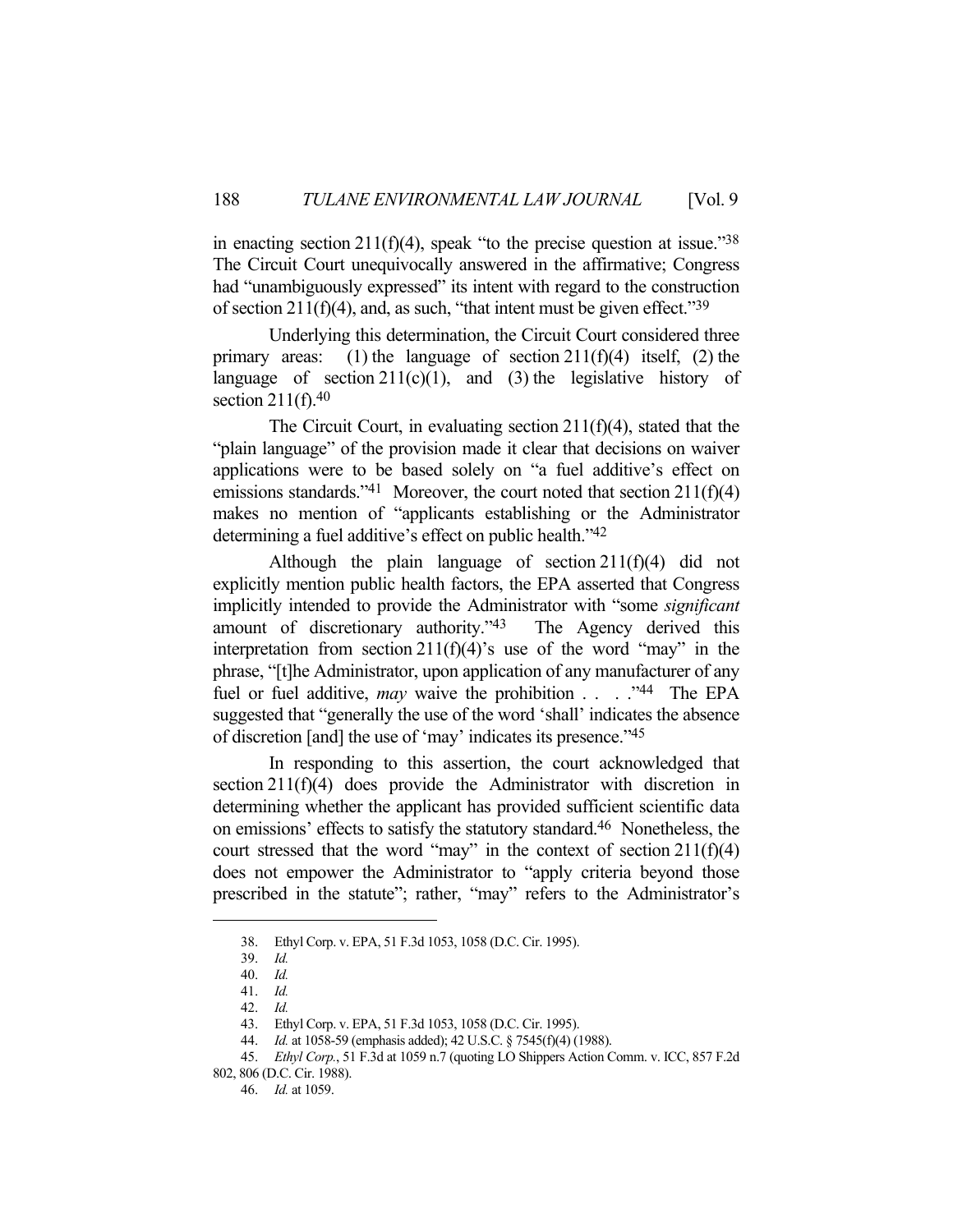discretion in deciding whether to act or not within 180 days of receiving a waiver application.<sup>47</sup>

 The Circuit Court recognized that, "implicit in the EPA's argument," was a reliance on the second prong of *Chevron*'s analysis of statutory construction.48 Under this analytical approach, the EPA reasoned that since Congress was "silent or ambiguous" on the issue of public health concerns as a basis for denying waiver applications under section 211(f)(4), the EPA had "discretion to regulate on the basis of that issue."49

 The court disagreed with this argument, stating that it "misconstrue<sup>[d]</sup> the *Chevron* analysis."<sup>50</sup> Specifically, the court expressed the opinion that section  $211(f)(4)$  did not direct the EPA to adopt any implementing regulations, explicitly or implicitly, and that section  $211(f)(4)$  was not ambiguously worded.<sup>51</sup> To the contrary, the appellate bench, opting for a first prong evaluation of the statutory waiver, asserted that the provision "unambiguously expresses Congress's intent that the Administrator consider a fuel additive's effects on vehicles meeting emissions standards."52

 In response to the EPA's contention that *Chevron*'s deferential second prong applies any time a statute does not expressly negate the existence of a claimed administrative power, the court argued that such a proposition is "both flatly unfaithful to the principles of administrative  $\text{law} \dots \text{ [and]} \text{ precedent."}^{53}$  Moreover, the court contended that agencies would enjoy "virtually limitless hegemony" if courts presumed a congressional delegation of power any time such power was not expressly withheld.<sup>54</sup> The court believed such an approach would not only run counter to *Chevron*, but to the Constitution, as well.55

<sup>47.</sup> *Id.* Consistent with § 211(f)(4), the Administrator, in evaluating waiver applications, may either affirmatively act, denying or granting the application, or not act at all, letting the 180 day limit run. 42 U.S.C. § 7545(f)(4) (1988).

 <sup>48.</sup> Ethyl Corp. v. EPA, 51 F.3d 1053, 1060 (D.C. Cir. 1995).

 <sup>49.</sup> *Id.* (citing *Chevron*, 467 U.S. at 843).

 <sup>50.</sup> *Ethyl Corp.*, 51 F.3d at 1060.

 <sup>51.</sup> *Id.*

 <sup>52.</sup> *Id.*

 <sup>53.</sup> *Id.*

 <sup>54.</sup> Ethyl Corp. v. EPA, 51 F.3d 1053, 1060 (D.C. Cir. 1995) (citing Oil, Chem. & Atomic Workers Int'l, AFL-CIO v. NLRB, 46 F.3d 82, 90 (D.C. Cir. 1995)).

 <sup>55.</sup> *Id.* at 1060.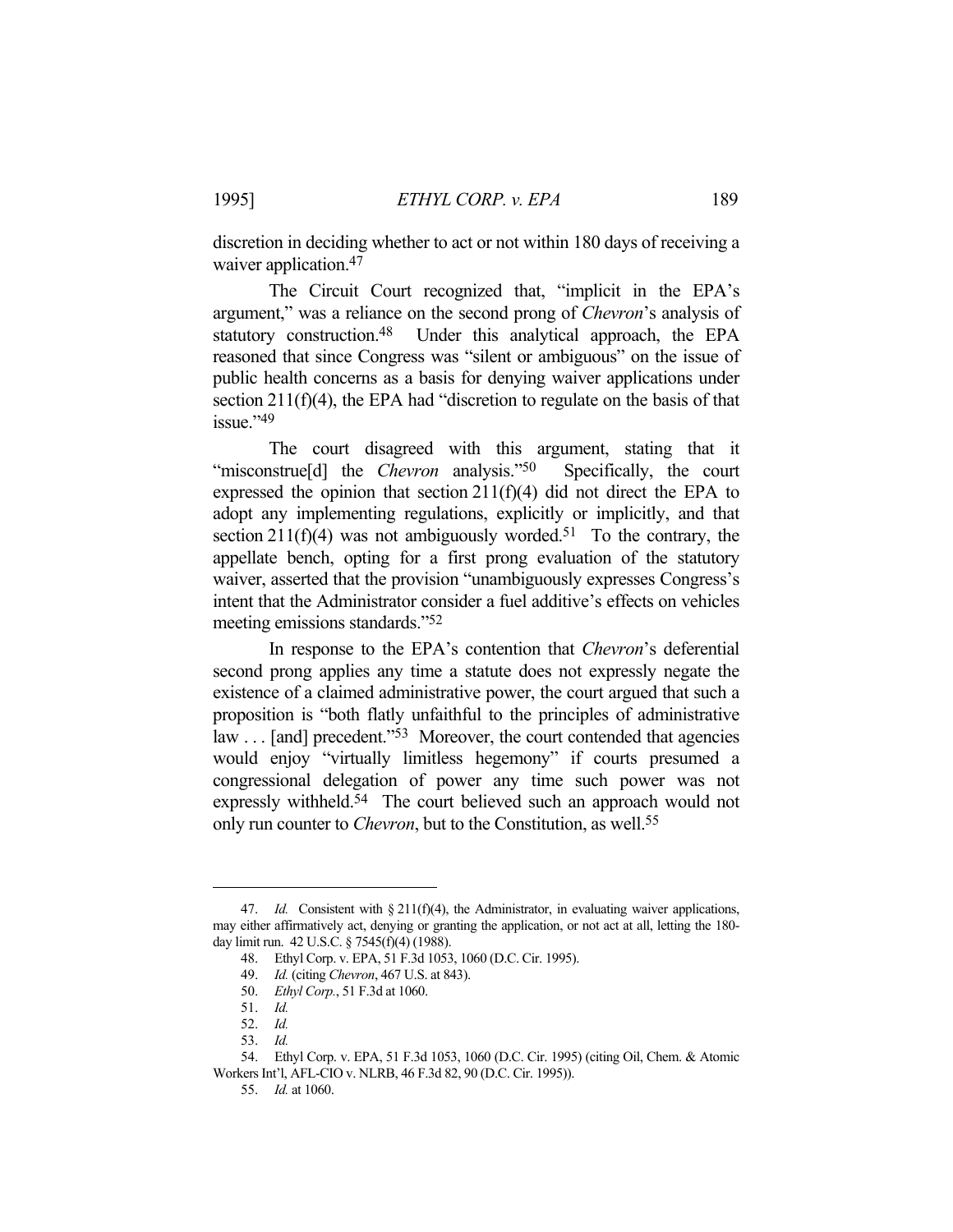In addition to the language of section  $211(f)(4)$  itself, the court's analysis of congressional intent relies on the language of section  $211(c)(1)$ <sup>56</sup> Section  $211(c)(1)$  explicitly provides the Administrator with the ability to "control or prohibit" the manufacture or sale of fuel alternatives based on two criteria: (1) the product's effects on public health and (2) the product's impact on emissions standards.57 Not only does section  $211(c)(1)$  establish these criteria, it offers explicit guidance as to how the Administrator should evaluate them.58

 Based on the fact that Congress created such a definite mechanism in section  $211(c)(1)$  to consider both public health effects and emissions standards impacts, the court maintained that the absence of analogous public health effects criteria in section  $211(f)(4)$  was by no means an accidental omission.59 Rather, existence of such provisions in section 211(c)(1) indicated that Congress had, in fact, considered such factors in drafting section 211, but had intentionally omitted them from the waiver application process of section  $211(f)(4)$ .<sup>60</sup>

 In reaching this determination, the court evaluated *American Methyl* and *National Railroad Passenger Corp.*, two cases supporting the commonly touted maxim of statutory construction: *expressio unis est exclusio alterius*. 61 In *American Methyl*, the court evaluated the exact same provision, section  $211(f)(4)$ , but with regard to a different question of statutory construction; specifically, whether the EPA could revoke waivers under section 211(f).62 The court in *American Methyl* ruled that because section 211(c)(1) provided an adequate mechanism for addressing potentially adverse health effects associated with fuel additives already in commerce, it was unnecessary to imply the ability to revoke waivers under section 211(f)(4).63 Similarly, in *National Railroad Passenger Corp.*, the Supreme Court determined that an association of railroad passengers lacked standing to enjoin the

 <sup>56.</sup> *Ethyl Corp.*, 51 F.3d at 1061.

 <sup>57.</sup> *Id.* (citing 42 U.S.C. § 7545(c)(1) (1988 & Supp. V 1993)).

 <sup>58.</sup> *Id.*

 <sup>59.</sup> *Ethyl Corp.*, 51 F.3d at 1061.

 <sup>60.</sup> *Id.*

 <sup>61.</sup> *Id.* at 1061-62 (citing *American Methyl*, 749 F.2d at 835-36; *National R.R.*, 414 U.S. at 458 (quoting *Botany Worsted*, 278 U.S. at 289)). The maxim translates as, "mention of one thing implies exclusion of another thing." *American Methyl*, 749 F.2d at 835-36 (citing E. CRAWFORD, THE CONSTRUCTION OF STATUTES § 195, at 334 (1940).

 <sup>62.</sup> *American Methyl*, 749 F.2d at 828.

 <sup>63.</sup> *Id.* at 835-36.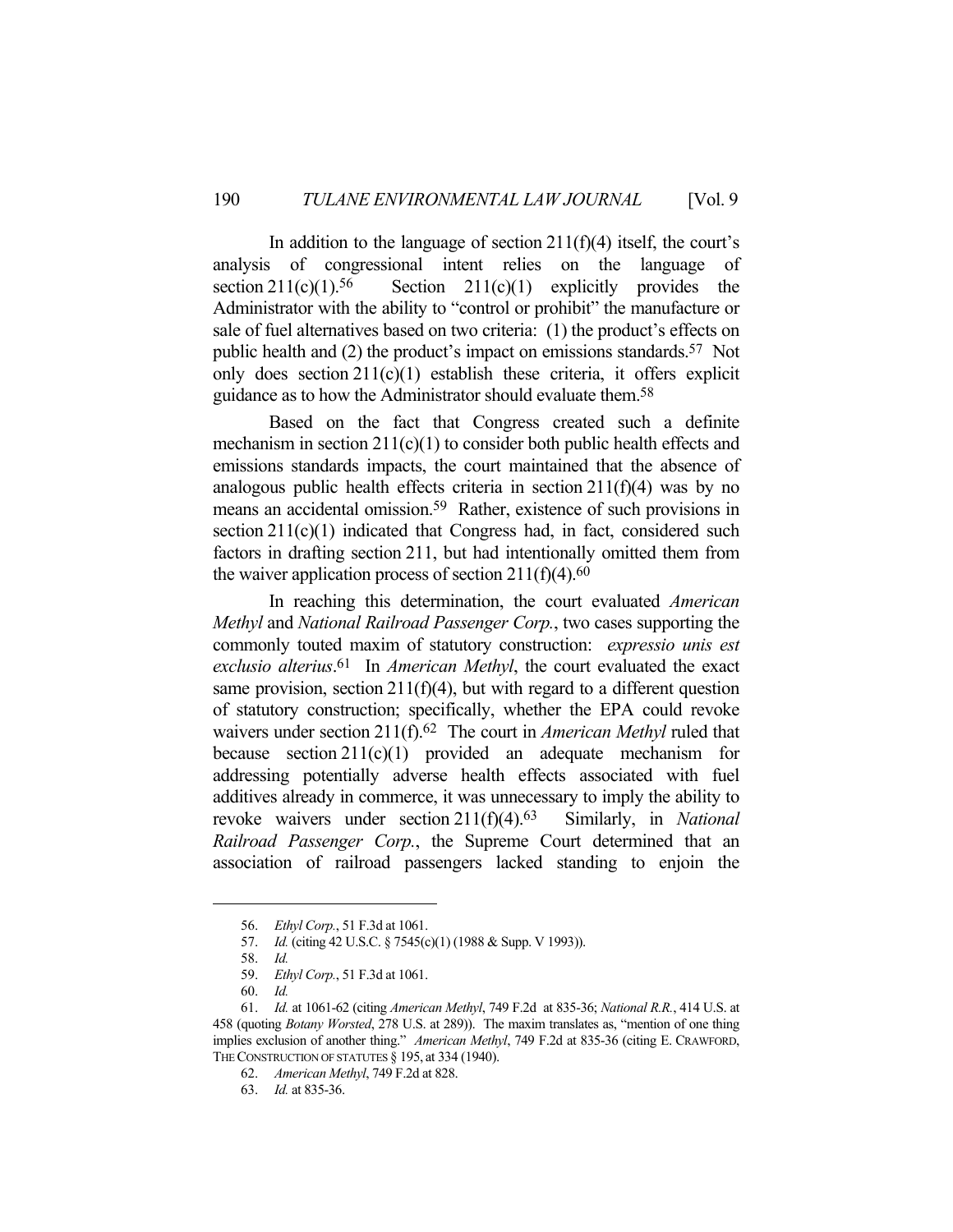"discontinuance of certain passenger trains under the Amtrak Act."64 As such, the Court held that respondent's attempt to read in standing for private causes of action was unwarranted given the prior existence of other adequate avenues of relief.65

 Based on these precedents, the Circuit Court viewed the Administrator's consideration of public health effects as unnecessary and unwarranted.66 Furthermore, the court indicated that adequate opportunity existed for consideration of MMT's effect on public health within the mechanism of section  $211(c)(1)$ ; if the Administrator determined that MMT caused or contributed to air pollution that "may reasonably be anticipated to endanger" public health, the Administrator was statutorily authorized to control or prohibit sale of that product.<sup>67</sup>

 The final aspect of the Circuit Court's analysis of section 211(f) involved an inquiry into the legislative history of the provision.68 The EPA contended that its consideration of public health effects in evaluating waiver applications was consistent with Congress's underlying insistence on "a preventative approach to potential problems posed by MMT and other fuel additives."<sup>69</sup> The court stressed, however, that while Congress did advocate a preventative approach with regard to fuel additives, the focus of such concern was on a fuel additive's "effect on *emissions* and various vehicle functions, not public health."70 Moreover, although the court noted various mentions of "public health" in the congressional record, the necessary nexus between such comments and the waiver application provisions of section  $211(f)(4)$  does not exist.<sup>71</sup> As such, the court concluded its analysis by stating that "the legislative history [to section  $211(f)(4)$ ] is cryptic [at best], and this surely is not enough to overcome the plain meaning of the statute."72

 <sup>64.</sup> *National R.R.*, 414 U.S. at 454.

 <sup>65.</sup> *Id.* at 464-65.

 <sup>66.</sup> Ethyl Corp. v. EPA, 51 F.3d 1053, 1061-62 (D.C. Cir. 1995).

 <sup>67.</sup> *Id.* (quoting 42 U.S.C. § 7545(c)(1)) (1988 & Supp. V 1993).

 <sup>68.</sup> *Id.* at 1062-63.

 <sup>69.</sup> *Id.* at 1062.

 <sup>70.</sup> *Id.*

 <sup>71.</sup> *Ethyl Corp.*, 51 F.3d at 1062.

 <sup>72.</sup> *Id.* at 1063.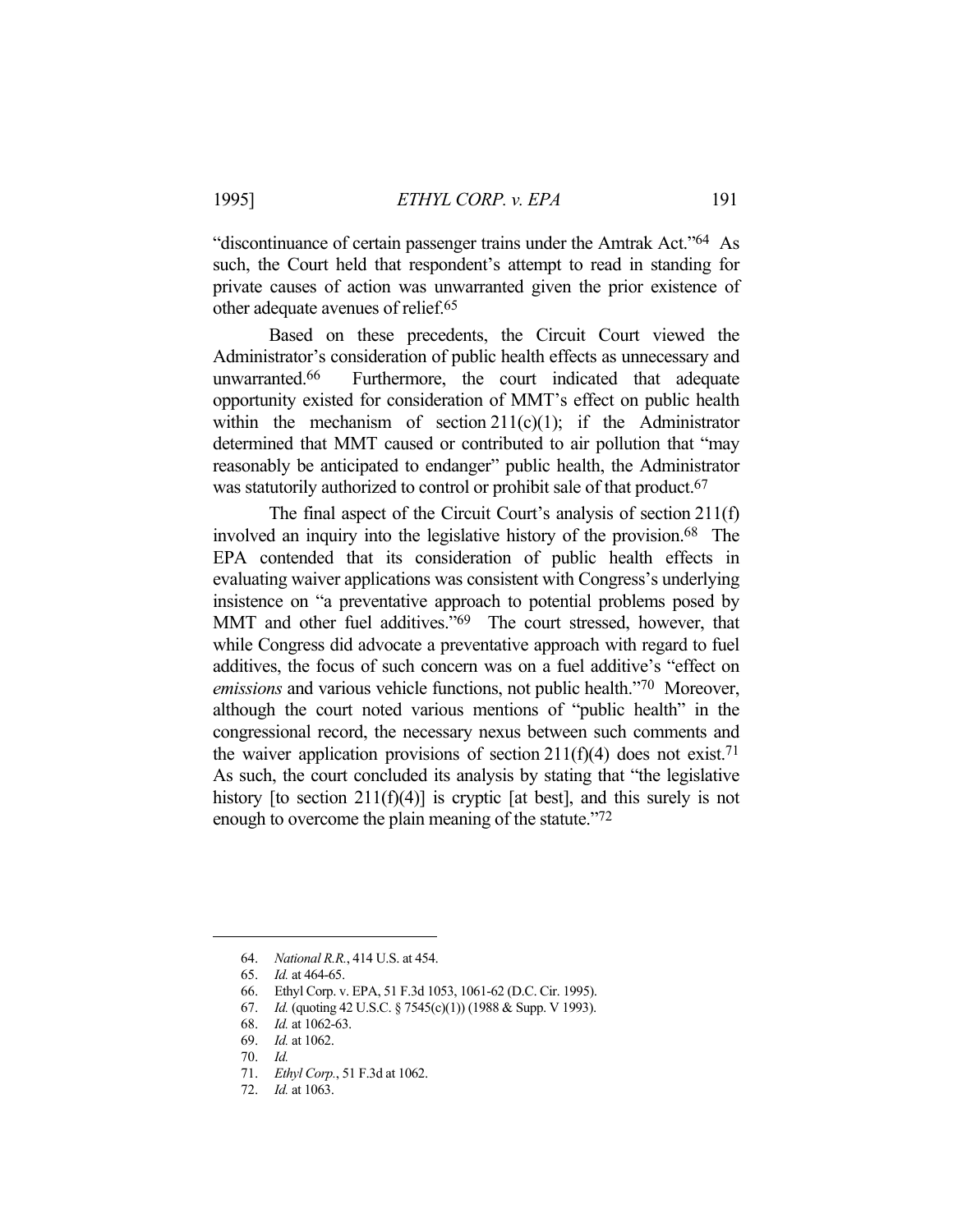## IV. ANALYSIS OF THE DECISION

 Although its decision undermines a statutory construction rooted in societal utility, the Circuit Court preserves an essential limitation on agency discretion with regard to the interpretation and implementation of congressional enactments.

In evaluating waiver applications under  $\S$  211(f)(4), the EPA Administrator had never previously denied such an application based on public health effects; MMT involved a unique problem.73 According to the EPA, MMT posed the threat of accelerating aging in the brain.74 Moreover, manganese compounds, including the primary compound in Ethyl's new fuel additive, were known neurotoxins, deleterious to the central nervous system of humans.75 Further, long-term exposure to high dosages of manganese were capable of causing symptoms including, but not limited to, "personality changes, hallucinations, and pathological laughter."76 Based on this information, a compelling reason existed for the Administrator to take preemptory actions against a product posing such health hazards.77

 Rather than utilizing the mechanisms established in section  $211(c)(1)$  that expressly enable the Administrator to effectuate the same end,78 Browner sought to block (or at least delay) MMT's entry into the

 <sup>73.</sup> *Id.* at 1056. The EPA considered twenty-three prior waiver application under § 211(f)(4) without denial based on public health concerns. *Id.*

 <sup>74.</sup> David Ivanovich, *EPA's Influence Narrowed/Court: Health Issues Past Reach*, HOUS. CHRONICLE, Apr. 15, 1995, at 1.

 <sup>75.</sup> *Id.*

 <sup>76.</sup> *Id.*

 <sup>77.</sup> Further undermining Ethyl's contention that MMT poses no danger to human health and welfare is recent action taken by the Canadian government seeking to ban MMT in Canada. This action undermines Ethyl's oft cited argument that MMT must be safe given the fact that one trillion miles have been "racked up by Canadian motorists" since MMT was introduced in 1977 as a replacement for lead in gasoline. Legislative action is still pending in Canada's House of Commons. Jones, *supra* note 1, at Cl.

 <sup>78. 42</sup> U.S.C. § 7545(c)(1) (1988 & Supp. V 1993). Prior to the 1990 Amendments to the Clean Air Act, section 211(c)(1) had been interpreted as "governing the control or prohibition of fuel or fuel additives *already* in commerce." *American Methyl*, 749 F.2d at 834 (emphasis added). Under such a regime, a strong argument would have existed for liberally construing section  $211(f)(4)$  so as to allow the Administrator to deny waiver applications on the basis of public health effects. This argument would focus on the importance of evaluating public health effects associated with new fuel and fuel additives *before* such products enter into commerce. Under the amended version of section 211(c)(1), though, "[t]he Administrator may . . . control or prohibit the . . . introduction into commerce . . . of any fuel or fuel additive . . . [if] any emission product of such fuel or fuel additive causes, or contributes, to air pollution which may reasonably be anticipated to endanger the public health or welfare . . . ." 42 U.S.C. § 7545(c)(1) (1988 & Supp. V 1993).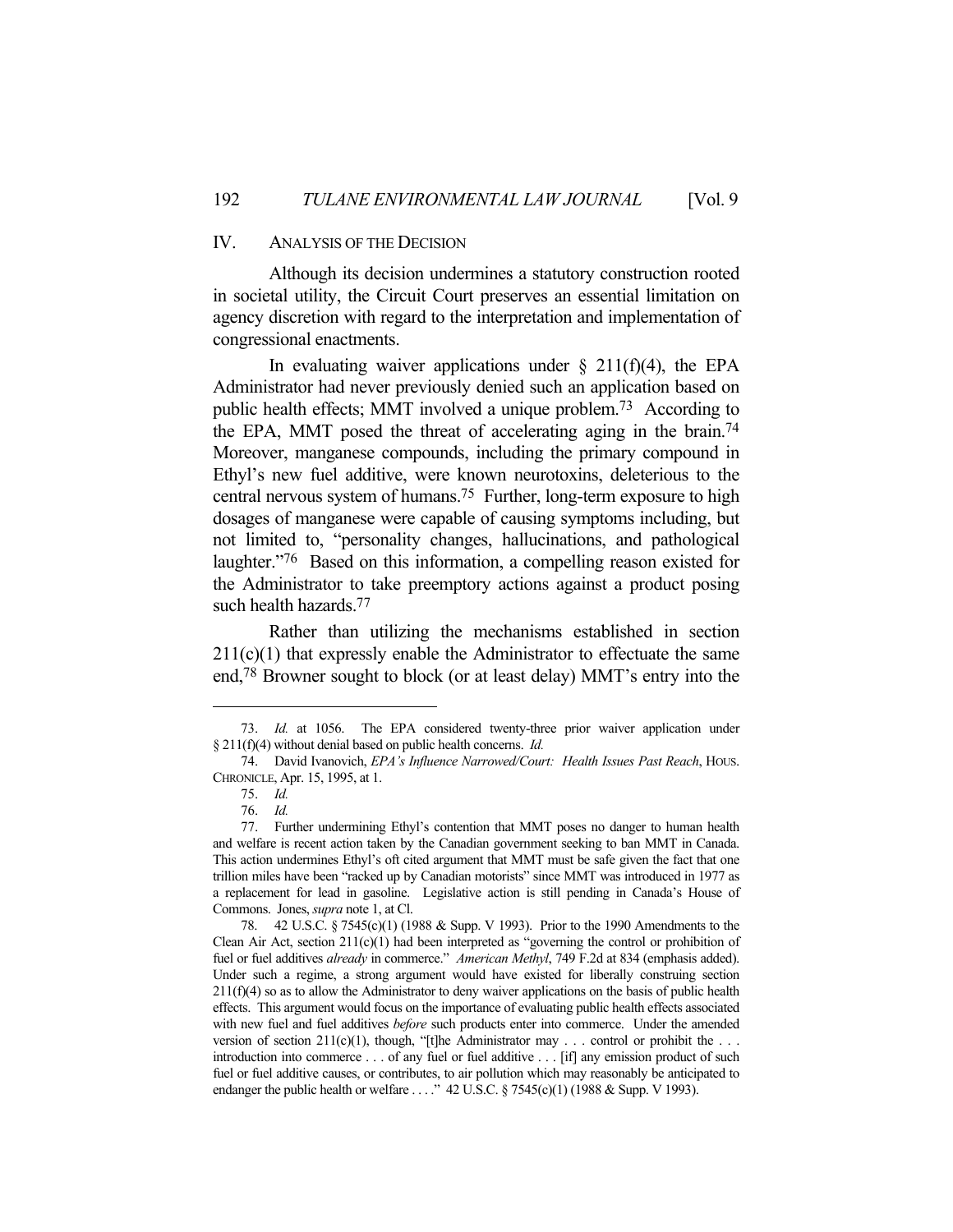market by broadly construing the waiver provisions of section  $211(f)(4)$ .<sup>79</sup> Although beneficial from the standpoint of public health and welfare, the rationale advanced by the agency to support its construction of section  $211(f)(4)$ , if accepted, would pose a serious threat to the constitutional structure of government.

 As the court noted, the language of section 211(f)(4) does not explicitly grant the Administrator authority to consider public health concerns in deciding whether or not to approve waiver applications; the only factor clearly provided for is the evaluation of the impact a new fuel additive will have on existing emissions standards.<sup>80</sup>

 The EPA, in justifying its denial of Ethyl's application, argued that, absent an express withholding of power by Congress, the court must defer to an agency's construction of a statute deemed silent with regard to a particular issue so long as the interpretation is "reasonable."81 Such an approach to statutory construction would vastly increase the often dubious, quasi-legislative authority of executive agencies.

 In the constitutional scheme of intragovernmental division of powers, Congress has authority to legislate, while agencies, as instrumentalities of the executive branch, are charged with executing congressional enactments. In an exceedingly complex and highly technical society with a plethora of competing political interests, though, Congress often lacks the expertise, time, or political fortitude necessary to effectively address all aspects of any given legislative initiative. Accordingly, Congress often resigns itself to delegating quasi-legislative functions to executive agencies, such as the EPA.

 While such delegation does require filling the technical gaps left by Congress, it should not be viewed as a *carte blanche* invitation to agencies, empowering them to make fundamental policy decisions. Policy determinations should be the sole prerogative of Congress.

 The inherent problem with agency decision-making, particularly in the realm of policy determinations, is a glaring absence of electoral accountability. While members of Congress are profoundly motivated in their actions by fear of being voted out of office in the next election, bureaucrats in executive agencies are free to operate with relative

 <sup>79.</sup> *Ethyl Corp.*, 51 F.3d at 1054-55.

 <sup>80.</sup> *Id.* at 1058; 42 U.S.C. § 7545(f)(4) (1988).

 <sup>81.</sup> *Ethyl Corp.*, 51 F.3d at 1057-58.